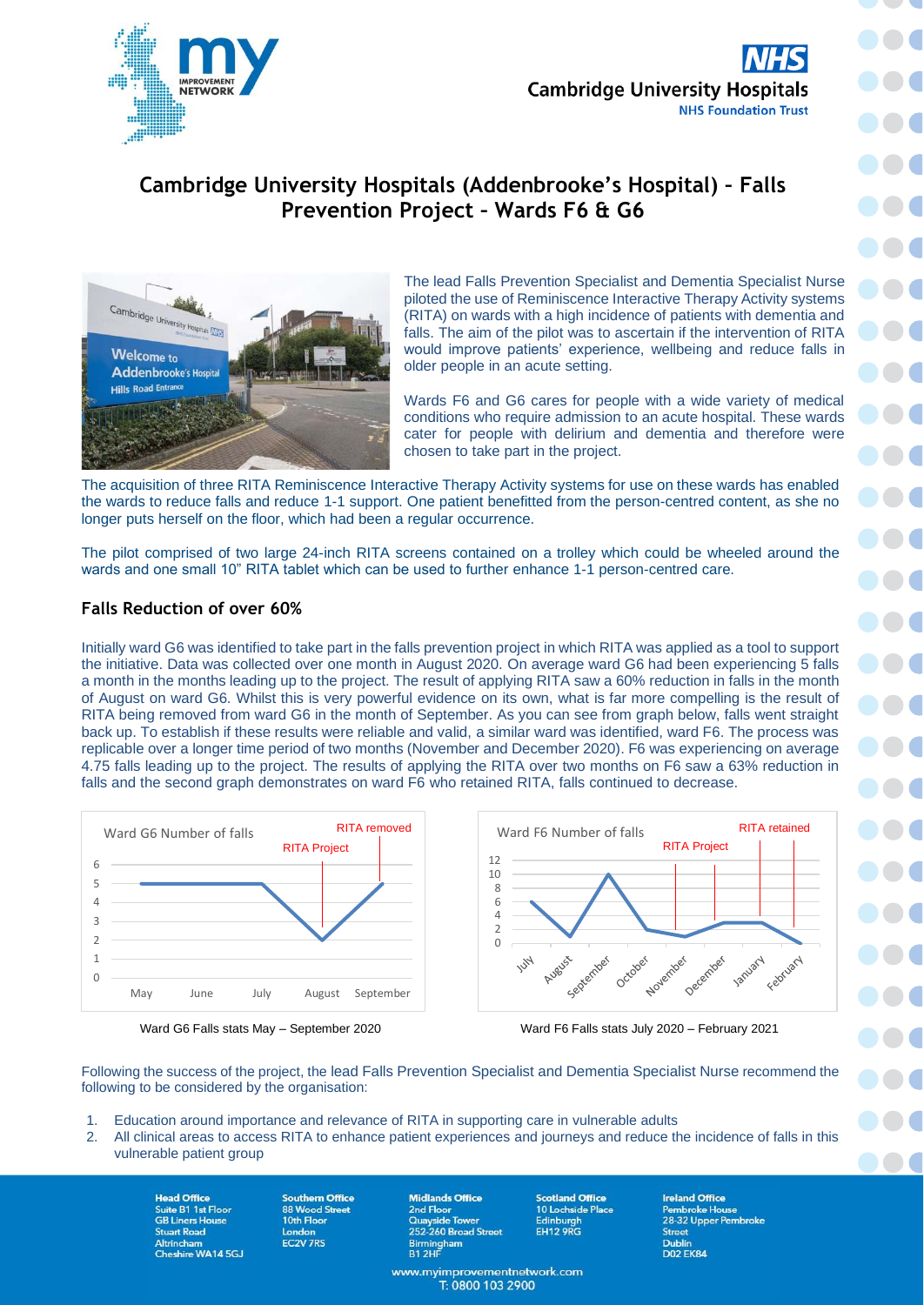### **Patient and staff experience:**

*"We have used RITA to play Bingo with a group of four patients in C bay. They really loved being together round a table and to have something to concentrate on. They also enjoyed chatting together. We used biscuits from the Ward drinks trolley as prizes. Great fun had by all!"* **Registered Nurse**

*"RITA has been of benefit to most of the patients. On one occasion, 4 patients (one of which is on 1-1 special observation and the others cohorted) were sitting at the table and watching an action film. Most of them were engrossed and enjoying the film. We observed afterwards that they were wandering less.*

*Additionally, it also has been a good companion for patients who do not sleep well at night. We would play soft blues or relaxation music and it made them doze a little bit and feel less anxious of the fact that they have not had a good night sleep.*

*Lastly, there have been occasions where we have played relaxation music continuously for end of life patients. Family have since expressed their gratitude because it lessened the feeling of grief and the anxiety that their parent's life was coming to an end."* **Deputy Sister**

*"Dora is an 85-year-old lady with a diagnosis of Alzheimer's Dementia. On admission, she was very confused and agitated; walking constantly, she had intentionally sat herself on the floor on several occasions and there were multiple episodes of physical aggression.* 

*Initially Dora required 1:1 support due to her aggressive behaviour, falls risk and risk of absconding. Dora had no next of kin and had been living at home prior to admission; therefore, the staff were unable to gain any information as to what was important to Dora and would help to calm her when agitated.*

*The staff started to use RITA with Dora; it was trial and error at first, not knowing what Dora liked or disliked, but staff soon realised that DORA liked to look at the fish in the aquarium while listening to soft relaxing music.* 

*Within a few days of using RITA, Dora became calmer: there were no more aggressive episodes or episodes of her intentionally putting herself on the floor. Within a week of starting to use RITA Dora was taken off 1:1 nursing.*

The staff on the ward feel that the use of RITA for patients with cognitive impairment has a positive impact on their *behaviour and will help to reduce the number of falls and the need for 1:1. The staff on the ward would highly recommend the use of RITA on all wards.* **Ward manager**

*"Using RITA for some patients can be effective. Most patients who are confused can become more settled if RITA is used appropriately to suit the patient's likes.*

*For instance, we put on a movie and played music for a lady who kept getting upset in the afternoons. I was unable to console her at first. Finding out what type of music she liked helped, it also gave me more information about her, we talked about what she did when she was younger for a job and that she had seen the musician we were listening to live. I was then able to transfer this information onto the 'What is Important to Me' poster for other colleagues to use, which may help them at another time to settle her. This lady told me she was missing her sister, they used to sing together."* **Healthcare worker**

*"Admission to Hospital results in a significant change of environment and routine for a person with cognitive impairment and this can lead to negative behaviours as the attempt to gain control over these changes. Falls in hospital among patients who have cognitive impairment are generally linked to these negative behaviours: agitation, aggression, poor sleep patterns, poor oral intake etc. Providing some level of comfort and familiarity through the use of RITA can not only introduce some level of normality but also give back a level of control: they can choose the music they like, the films or TV programmes they remember or play games that are familiar. By allowing patients to feel more settled and in control in the hospital environment then negative behaviour is reduced and this in turn leads to a reduction in falls."*

#### **Debra Quartermaine – Lead Falls Prevention Specialist**